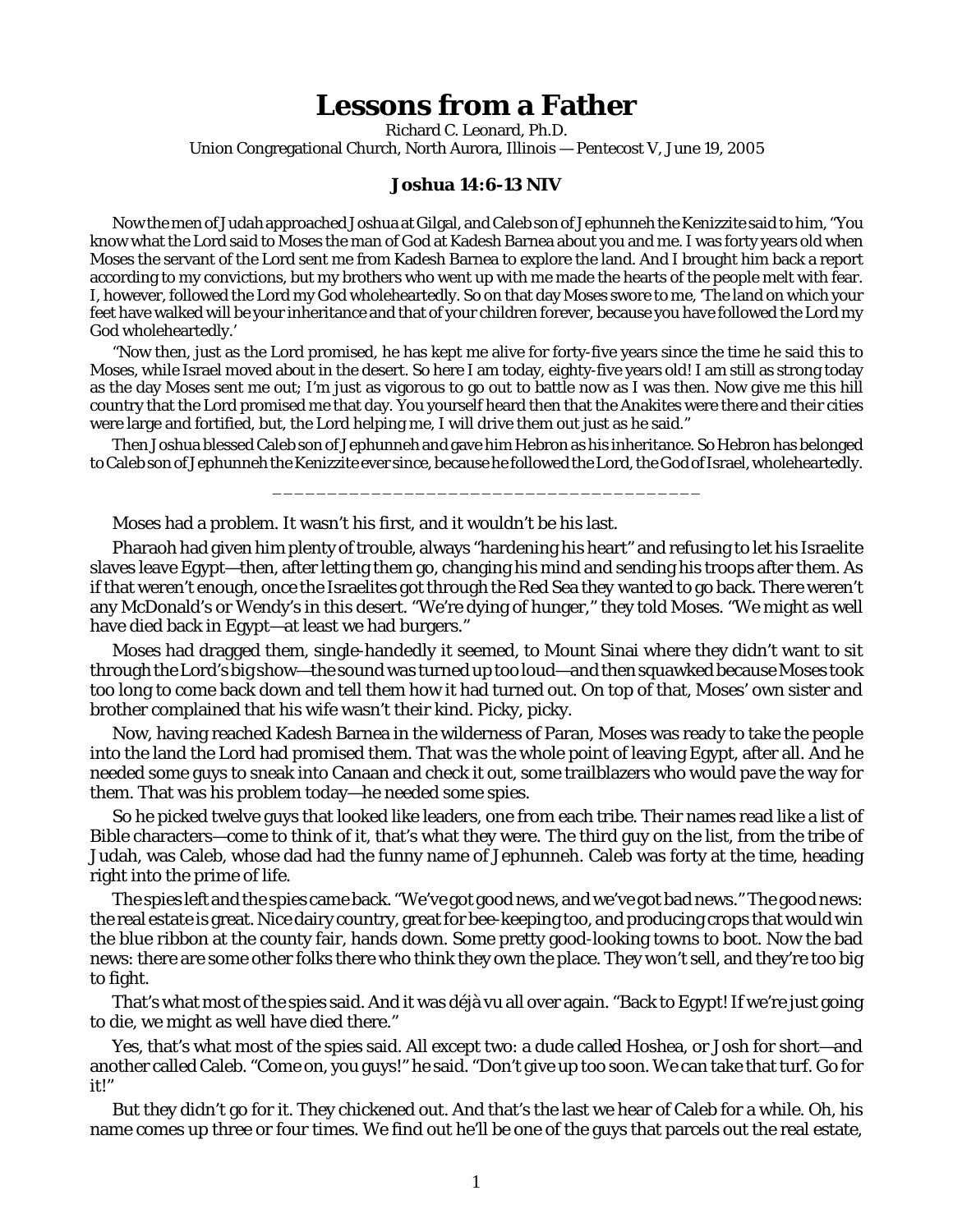once the Israelites do get to Canaan. But mostly he keeps a low profile, like somebody who knows he's ahead of his time. What a career—starting at forty.

Camping over a weekend can be fun, especially if you have running water and a place to walk the dog. But forty years of it with all those animals and no showers can wear you out. It wore out all the Israelites. Even Moses was about ready to say "Sayonara" (in Hebrew) by the time it was over. But Caleb and Josh toughed it out.

Joshua, Moses' sidekick, got to lead the Israelites into their promised land. But he was well past retirement age, ready to pack it in. He did what he could, but there was still a lot of turf to take over.

Enter Caleb—again. "I'm just as fit as I was at forty, when I first saw this land," he told Joshua. "God showed me, back then, that it would be mine some day. I may be 85, but I'm ready to claim it now!"

And claim it he did, evicting the squatters. He got the whole city of Hebron, where the Israelites' ancestors Abraham and Sarah were buried. And he got his land, more than he needed for himself. When his married daughter asked for it, he was able to give her some land with a good water supply. Caleb was a father who really took care his family. And he was one of the respected fathers of Israel, a man who never lost his vision for what God could do for his people. Eighty-five, but so what? The golf course? Forget it! The rocking chair? Give me a break! "I have a goal, I have a vision, I have God's promise!" That's Caleb for you.

What made Caleb tick? What was his secret?

The Bible doesn't tell us much about Caleb. It tells us a few things he did—spying out the land of Canaan, then 45 years later taking possession of his own part of it. We know he was from Judah, Israel's largest tribe and the tribe of David, ancestor of Jesus Christ. We know his father's name, and that he had a family. It was a close family—Caleb's daughter Achsah married his nephew Othniel, not an uncommon thing in those days.

But, most of all, the Bible tells us some of the things Caleb *said.* In many ways, what we *say* about our lives determines how we're going to live. Our words can shape our world. And a father's words can shape the destiny of his children. From Caleb's words, we learn some of the principles by which he lived as a follower of the Lord.

Yes, as a servant of *the Lord*. Behind everything Caleb said and did was that underlying loyalty to his God and Maker. He was a member of a community God had picked for a special task, to bless others by making him known to them. Abraham, their forefather, had received that commission (Genesis 12:1-3). And when the Israelites were faithful to what God had called them to do, his presence and his purpose were at the center of their lives.

But the God they served is the Lord of the entire universe. If the life style he approves works for Israel, it works for all people whether they believe in God or not. The principles for successful and accomplished living don't change with your religious affiliation. We trust every adult here has committed his life to God and, through Jesus, become one of his special people. But even if that hasn't happened for you quite yet, what Caleb has to say can still point you in a new direction—whether you're 18 or 48 or 80.

So let's look at what Caleb has to say.

Caleb's first recorded words come right after the spies return to Kadesh Barnea from their inspection trip to Canaan. They give this glowing report about the land, but also tell of the challenge that goes with the territory: dealing with those powerful folks who think it's theirs to keep. Most of the spies weren't too thrilled with that challenge, and the people of Israel get pretty upset about it, too.

To go, or not to go — that is the question. For Caleb, there can be only one answer. "We won't accomplish anything by sitting around. Let's get going, now! We're perfectly capable of meeting this challenge!" (see Numbers 13:30). Faced with a challenge, Caleb dared to *take the initiative.*

But Caleb was, literally, a voice crying in the wilderness. Most of the people fell far short of his confidence level. They were disgusted with Moses and ready to pick another leader to take them back to Egypt. Together with Joshua, Caleb tried to encourage them to stay the course and face down the landholders of Canaan. "The Lord is with *us*, not with *them*," they said. "If we stick with God, he'll stick with us. And he *will* give us this land" (see Numbers 14:8-9).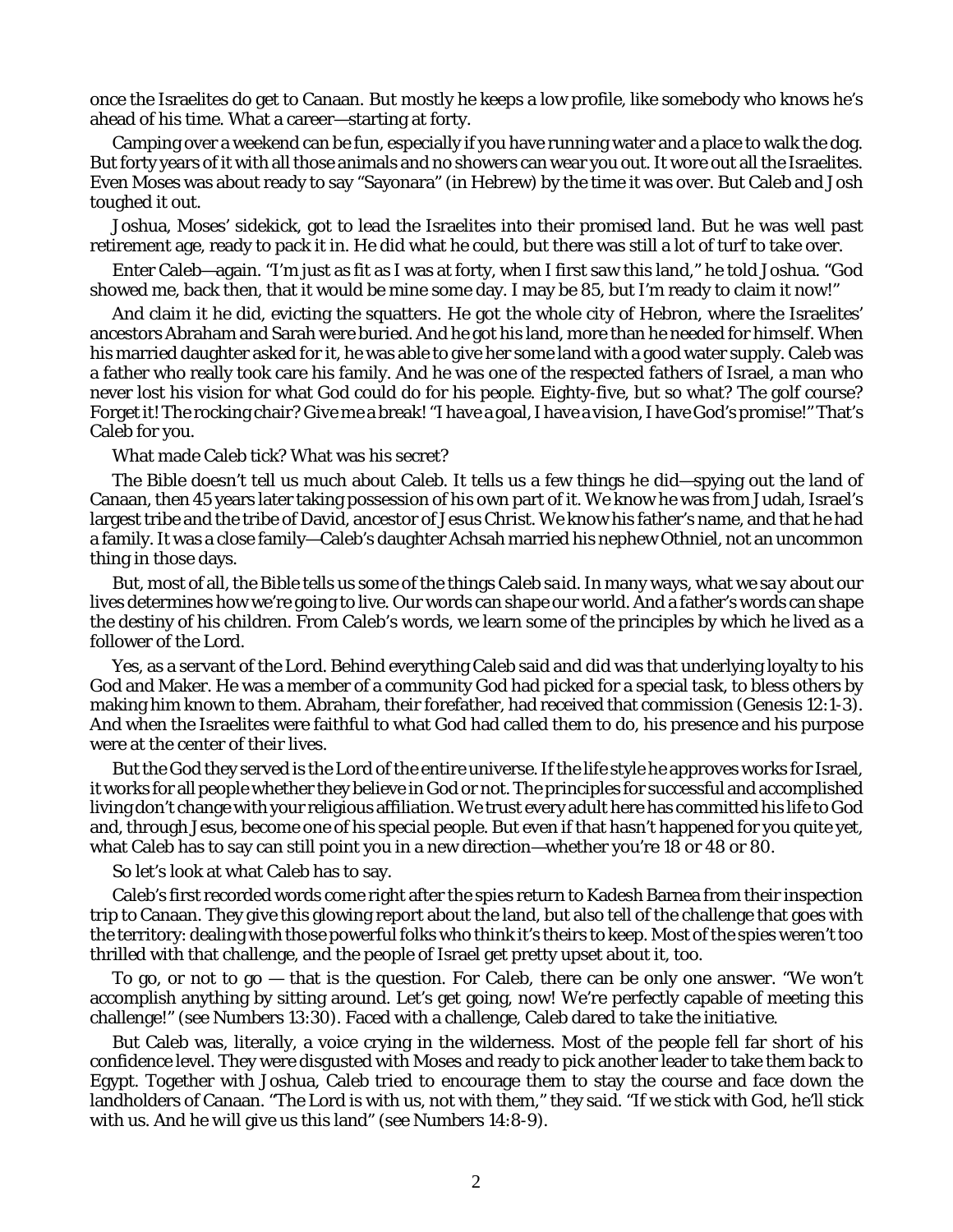Several things stand out about how these two men responded. Looking at the situation, they saw not their weakness but God's possibilities. They saw how the Lord would honor those who were faithful to him, while making their enemies vulnerable. They refused to be negative. Trusting in God, in other words, they *spoke the positive.* That's the role of a father — to encourage his loved ones to overcome life's difficulties, with the Lord's help.

Because the Israelites wouldn't buy what Caleb and Joshua had to say, Moses had to take them on a forty-year detour through the desert. By the time it was over, everyone with a negative attitude had died. Even Moses, with some problems of his own, didn't get to set foot in the promised land, but turned the wheel over to Joshua for the final haul.

Meanwhile, where's Caleb? The Bible doesn't say, but we can guess: slugging it out with the rest of his people in the hot desert sun, trying not to throw in their faces the poor choice they made back at Kadesh Barnea, grieving as family members and old friends pass away. But never losing the vision for what the Lord has for him and his family.

When we meet Caleb again, 45 years later, he's speaking not along with Joshua but *to* him. A lot of the promised land has been taken, but squatters are still living in the place reserved for Caleb's tribe. It's time to finish the job, and the Judeans are having a conference with Joshua about it. Caleb speaks up.

"When I was forty," he reminds them, "Moses sent us to look over that land. When we got back, the other guys said we couldn't take it. But I followed the Lord. And Moses told me I could have that land I walked on" (see Joshua 14:6-9).

What's Caleb saying here? Without bragging—it was, after all, on the record—he affirms that *he followed the Lord.* His buddies have followed their fears, but Caleb has followed the vision God had given him. He has followed it all the way, and he's never lost it. Because he followed the Lord, he will see the vision fulfilled.

Then he goes on. "And the Lord has kept me alive these 45 years, to see this day. I'm 85 and still kicking" (free translation, see Joshua 14:10).

Caleb could have said something else. He could have quoted his ancestor Jacob, who told Pharaoh, "Few and evil have been my days"—when he was 130 years old! (Genesis 47:9). He could have echoed the prayer of Moses, "The length of our days is seventy years—or eighty, if we have the strength; yet their span is but trouble and sorrow, for they quickly pass, and we fly away" (Psalm 90:11). He could have bemoaned his losses as loved ones died in the wilderness. He could have complained, "Nobody paid any attention to me back at Kadesh. They wanted to stone me! I got no respect." He could have said, "Nobody knows the trouble I've seen."

Instead he says, "The Lord has let me live!" In other words, Caleb has learned to *rejoice in the Lord's gift of life.*

Not only is Caleb alive, but he's alive and *well*. "I'm as strong now as I was when Moses sent me into Canaan. Everyday activities? No problem! And I can handle myself in a fight!" (see Joshua 14:11). We can just hear Caleb's great-grandsons boasting to their friends, "My great-granddad can beat up your greatgranddad." What a joy for a father or a grandfather when even the little ones in the family want to boast about them! A father wants to give them something to boast about.

Through 45 years of wilderness wanderings and settlement in Canaan, Caleb had managed to *stay healthy and keep physically fit.* How did he do it? The Bible doesn't tell us what kept Caleb in such good shape. But it looks like an active life, a positive attitude and a sense of purpose had a lot to do with it. Plus the knowledge that he had obeyed God. His immune system wasn't compromised by a sense of guilt and unworthiness.

Now Caleb comes to the point. "Give me this land—this hill country with its fortified cities. It may well be that the Lord will be with me" (see Joshua 14:12). Yes, I'm healthy and fit, and I have a vision. But, more importantly, God will help me!

We can scheme for our future, and prepare for what lies ahead. But, as Solomon so wisely said, it's the Lord who gives the final report (Proverbs 16:1). Whatever we do, we do it *depending on the Lord's help.* In the last analysis, it all boils down to God. Caleb didn't forget that. As spiritual head of his family this father, Caleb, always reminded his loved ones who their real Father is, the God and Father of our Lord